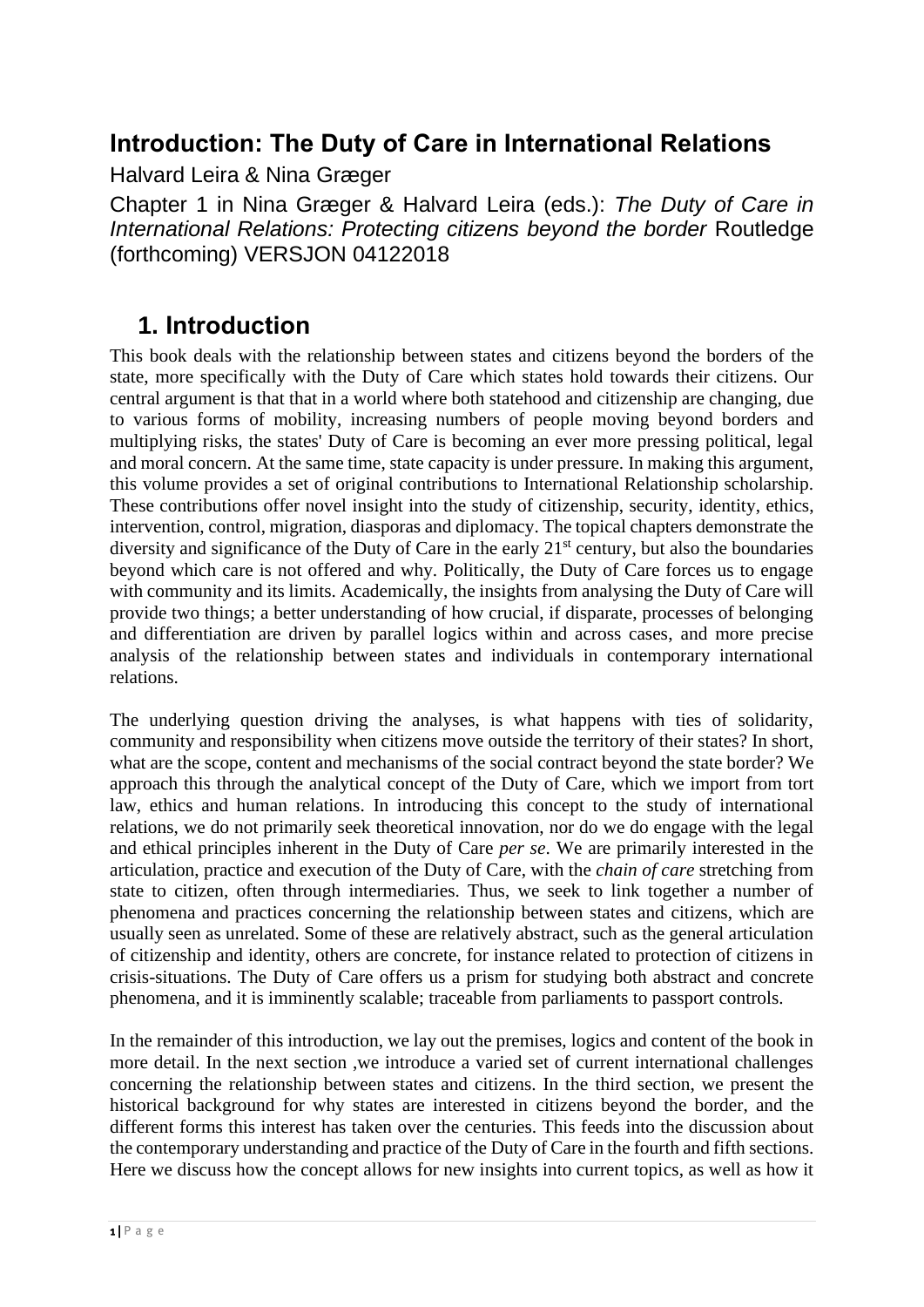reconfigures and ties together insights from existing literatures. In the sixth and final section we specify how one can go about studying the Duty of Care, with reference to the ensuing chapters of the book. In this section, we emphasise the chains of care, the power-relations inherent in them and the dilemmas and paradoxes which arise from asserting and claiming a Duty of Care.

## **2. Challenges for states and citizens beyond the border**

Hardly a day passes without news headlines pointing to the challenges confronting states and their citizens beyond the border. Will foreign students be able to come to Britain after Brexit? Can Northern European retirees take their pensions to Spain and still retain rights to medical care in their country of origin? Who is responsible for getting foreigners out of Algeria when international petroleum companies are again attacked by terrorists? What should be the relationship between the state and ethnic diasporas? How should states handle foreign fighters returning from Syria or protect diplomats and militaries abroad when embassies or bases come under fire? These are diverse questions, and only a small sampling of the many such questions arising continually.

The potential scope and growth of these challenges are illustrated by the number of people traveling across borders on a regular basis related to work, studies, and holidays. Almost 1.2 billion tourists crossed boundaries on overnight trips in 2015, a number which has doubled since 1997 (UNWTO 2016: 15), and on top of this comes business travel, where yearly spending is above 1.2 trillion USD per year (GBTA 2016). The number of people relocating more or less permanently is also high, with the global stock of migrants estimated to be 258 million in 2017, or around 3 % of world population (UN DESA PD 2017: 1).<sup>1</sup> Some of those relocating seek new citizenship, while others attain double citizenship or maintain their original one. This increase in travel and relocation has put new strains on the relationship between states and citizens, highlighting if and how states can maintain and manage the safety and security of citizens abroad and the broader implications for authority and legitimacy. States' duties towards their subjects quite simply do not stop at the border, while at the same time the traditional diplomatic and consular tools might not be adequate for handling these duties.

Beyond sheer numbers, particular challenges are associated with those who go abroad to work in areas with weak governance, or in risk-prone or conflict areas, such as journalists, researchers, aid-workers, diplomats and security personnel. Journalists and researchers are at increasing risk when doing their work in repressive states or when studying conflicts, as are aid-workers. In these instances their employers, but often also private security providers and insurance companies are the intermediaries in the chain of care between the state and its citizens. The same goes for the official representatives of states or those who execute official policies or international mandates. Diplomats and consuls are supposed to care for their compatriots abroad but might find themselves in need of care when crises happen. Even soldiers partaking in peace-operations or interventions might be in need of care, a care which might or might not be extended to those cooperating with the citizen-soldiers on the ground in supporting roles. Even more questions arise about if and how to articulate care for those who volunteer (or are forced) to fight for other entities than their state, a question with long historical roots and current relevance in a number of conflicts.

<sup>1</sup> This number includes forcibly displaced people, estimated just above 65 million, among which around 22,5 million are defined as refugees and another 2,8 million as asylum seekers. (UNHCR 2017: 2).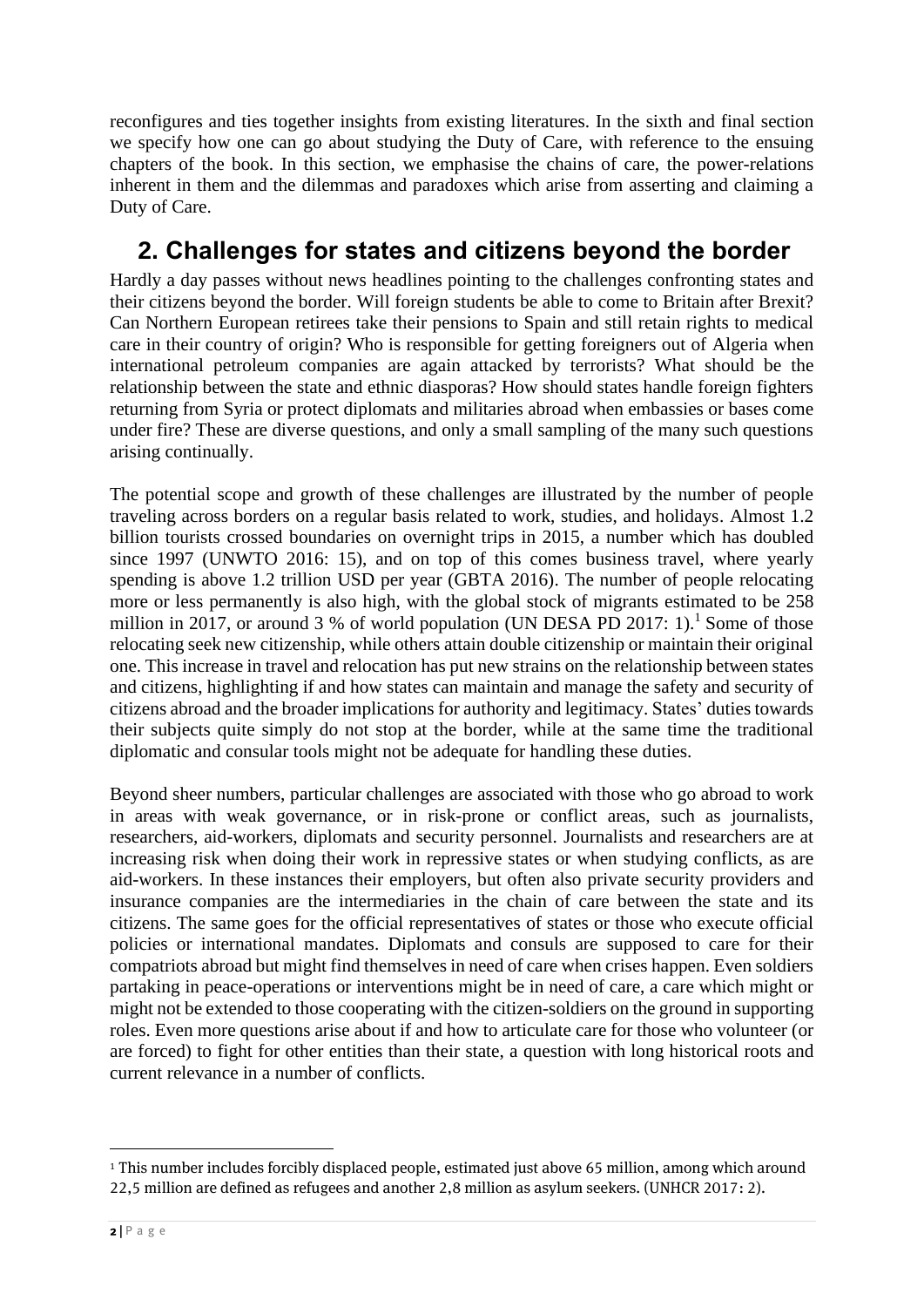Crises also serve to accentuate the Duty of Care, and the increase in the number of citizens abroad implies that more situations can be articulated as crises. The Bali bombings (2002), the South East Asian Tsunami (2004) and the evacuations during the Lebanon war (2006), the Libya crisis (2011) and the Saudi Arabian intervention and subsequent civil war in Yemen since 2015 have underscored the scope of the challenge, the potential backlash for states with inadequate responses or states unwilling to receive assistance, as well as the lengths states will go to, in order to protect their citizens abroad. This also goes for single incidents, especially if picked up by the international media, like the recent killing of the regime critic and journalist Jamal Kashoggi in the Saudi embassy in Ankara. Everyday and mundane emergencies, such as compatriots being jailed or dying abroad might not rise to the level of crisis, but still have the potential to challenge the relationship between authority and legitimacy, indeed the social contract, between states and their citizens.

The protection of citizens abroad might seem like a concern only for wealthy states and their citizens. But while mobility rights do favour citizens of rich democracies (Mau 2010), in sheer numbers migration originating in developing regions outnumbers migration originating in developed regions (UN DESA PD 2016: 1-2). Furthermore, while rich, western democracies have traditionally been the most eager to take care of their citizens abroad, other states have followed suit. India evacuated most people from Yemen in 2015 (around 5600), including a substantial number of non-Indians (Sakhuja 2015), while China evacuated more than 35.000 nationals from Libya in 2011 (Zerba 2014, see also Parello-Plesner & Duchâtel 2015 on China's policy on the matter more generally). It even seems to be the case that these topics are being discussed in more depth in states where these responsibilities are recently invoked and acted upon, than in states with longer traditions for acting abroad in aid of their compatriots. Efficient crisis management demonstrates state sovereignty, which is a particular concern for states which define themselves as up and coming. Such concerns, however, also matter to host states, and in crises, governments have refused to accept foreign assistance, potentially weakening the Duty of Care for foreign citizens on their territories, for the sake of internal legitimacy and international status (Græger and Lindgren 2017). The degree of care provided for citizens abroad is thus tied not only to political system, but also to state capacity, the perceived necessity for domestic legitimacy and the responsiveness of foreign host governments.

Even if these trans-border flows of people, the trans-border character of problems and possible trans-border solutions are widely discussed, scant attention has been paid to how these phenomena may affect the fundamental contractual relationship between states and their own citizens abroad. Briefly put, how and under which circumstances can the part of society which is located outside of the borders of the state be protected? This is a question of vital political importance for states, who face potential crises of legitimacy if citizens who suffer from crises abroad are left to their own devices. However, it is also an acutely important analytical question, with implications for how we think of identity, statecraft, sovereignty, the co-constitution of the domestic and the international, the private-public dimension, and the limits to the societalization of security. To understand the importance of the Duty of Care today, it is crucial to engage with how such a duty arose in the first place.

## **3. The Origins: Polities and people**

Overall, in the Western trajectory, we see three major changes as particularly relevant to the configuration of legitimacy, authority and care. First, the replacement of the personality of laws with territorial rule over political subjects, which set formal limits to the care that could be offered by rulers to subjects; second, the emergence of nationalism and the perceived organic constitution of a unitary people, which made care beyond the border a moral obligation; and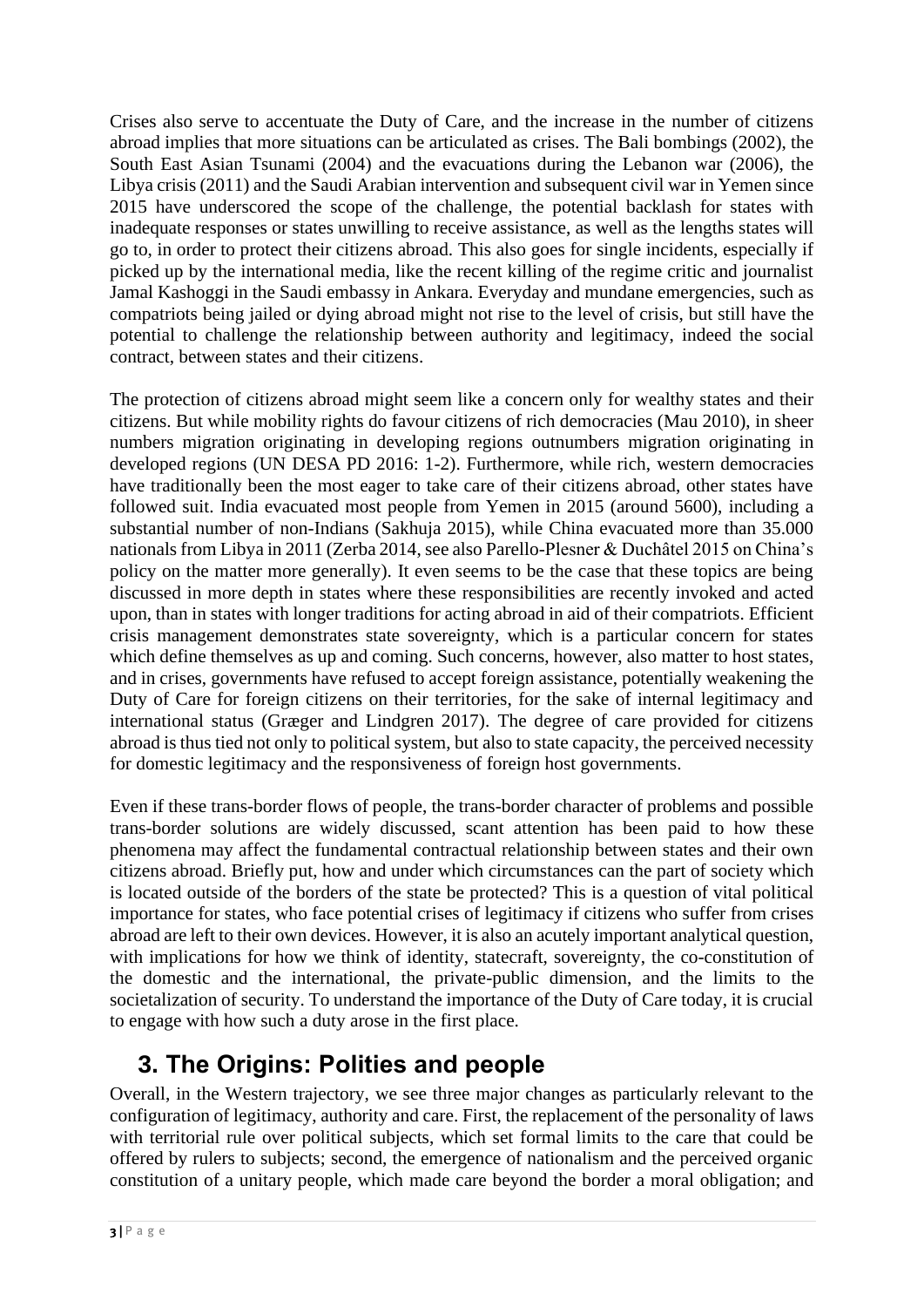third the emergence of welfare states, which made care beyond the border a juridical and political necessity.

Until the early modern period, the scope of political power and responsibility (and thus also authority and legitimacy) was defined by the relationship between a polity and its people, not by territory. Under the principle of the personality of laws, the legal status of individuals was defined by the relationship between individual and governor. In political theory as late as in the 16<sup>th</sup> century, Bodin saw sovereignty "as spatially elastic. Because subjects could be located anywhere, and the tie between sovereign and subject was defined as a legal relationship, legal authority was not bound territorially" (Benton 2010: 288). One way of framing this relationship between ruler and ruled would be through what Foucault (2007: 123-130) referred to as pastoral power, the power of care which the "shepherd" holds over a "flock" of live individuals, not yet legal subjects. And until the territorialisation of the state in the  $16<sup>th</sup>$  and  $17<sup>th</sup>$  centuries, this pastoral power in principle followed the subjects wherever they were. In practice, this power was of course severely limited by proximity.

In most polities, the personal ties between governor and governed were between a prince and subordinates. In early-modern Europe, this feudal dominion was gradually replaced with sovereign power, where the state constituted itself as the holder of power over subjects (de Carvalho 2016), inhabiting a bounded territory. This process accentuated the question of care beyond the polity. The concern about subjects moving away from the reach of the polity was one of the key drivers in the process of territorialisation (Brett 2011: 170-171). Only with a clear territorial dimension to subjecthood did it become possible to conceive of subjects as being outside of the polity, and thus necessary for states to differentiate how to care and control.

The distinction between order and care on the inside, and the protection from disorder/anarchy on the outside would gradually become a staple of western political thought (Walker 1993). The idea that external protection was the core external activity and duty of the polity, and a key part of the social contract between the governor and the governed, took hold in much scholarly thinking about relations between polities. Early-modern polities did care about subjects, but primarily in the sense that they were providers of taxes and possible soldiers. Indeed, the capacity of the states to extend both control and care beyond the boundary was extremely limited. To the extent that power was projected towards subjects beyond the border, this was the sovereign power to command, not a pastoral power of care.

In the late  $18<sup>th</sup>$  century, nationalism, nascent political liberties and the growth of mass media gradually turned subjects into citizens and parts of a national, biopolitical and organic whole. Both the state and the emerging civil society became more concerned about compatriots abroad, and the steady growth of print media during the  $19<sup>th</sup>$  century made it possible to follow their destinies in much more detailed fashion. Colonial uprisings put pressure on states to do *something* to keep compatriots safe and help those in need, as did the ever-expanding migration across the Atlantic in the  $19<sup>th</sup>$  century. The gradual expansion of consular networks demonstrated how states were oriented towards care for citizens abroad, and not only protection and control (Leira & Neumann 2008, 2011). Irredentism (with the political goal of changing the borders so that perceived co-nationals in other states could become part of a mythological nation), compatriots in danger abroad and the challenge of migration all illustrate how the imagined community of the nation (Anderson 1991: 6-7) was not limited strictly to citizens, and how a duty of care could reach beyond the borders; pastoral power and care for the nation was in principle limitless. Even so, when the preeminent sociologist of the era, Max Weber (1991: 78), defined the modern state, he focused on the internal constitution and the boundaries,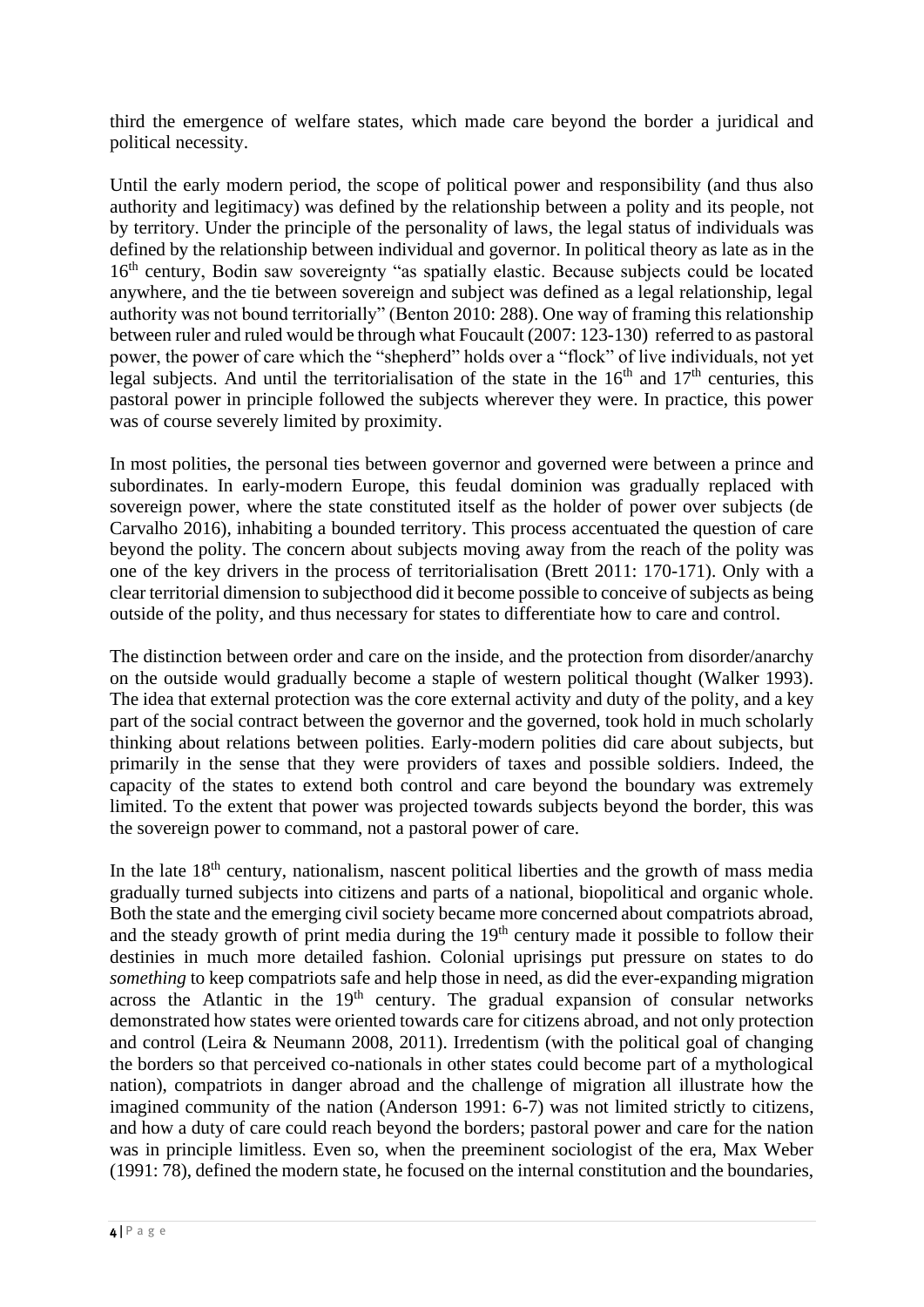seeing it as a "human community that (successfully) claims the monopoly of the legitimate use of physical force within a given territory". Notions of care, within of beyond the border, did not enter his equation. But even before Weber made his famous definition, states were not simply providing order but also welfare (Mommsen & Mock 1981, Esping-Andersen 1990); and while welfare-provision was originally reserved for citizens within the borders of the state, as citizens started moving, so did welfare-state obligations.

The above empirical challenges facing the late-modern state also imply theoretical challenges for the discipline of International Relations (IR). The modern nation-state of the late  $19<sup>th</sup>$ century, presented by Weber as a stable container with wide scope domestically, and a duty to protect its borders, has retained a strong grip on disciplinary conceptions of the state. Thus, the provision of physical security has continued to be perceived as a key foreign policy goal of any state. Welfare provision did not, on the other hand, change how IR conceptualised the state. While "welfare" was acknowledged as a foreign policy goal of the state, this was typically just seen as shorthand for any "economic" foreign policy pursued by the state. The existential character of the two World Wars and the following Cold War furthered the obscuration of the state as welfare provider in IR thought. States were valued for their military prowess; while legitimacy and authority related to welfare provision, which de facto was a key legitimising factor in the post-war re-construction and 'rehabilitation' of war-torn European states, was ignored in the literature. On the one hand, the lack of attention to welfare provision implied that analyses of why states joined and maintained alliances remained underspecified. On the other hand, it also led to the fundamentally misunderstood conclusion that citizens beyond the border were of little relevance to modern states. We maintain that the conflation of modern territorial states of the  $19<sup>th</sup>$  century with welfare states of the  $21<sup>st</sup>$  century leads to bad International Relations. While the territorial state, at least in theory, can maintain that only that which happens within the territory is the ambit of the state, the welfare state cannot pretend that the legitimate bond between state and citizen is limited by boundaries. International Relations thus must deal with the Duty of Care.

# **4. The Duty of Care – definitions and boundaries**

While the overall direct power of the state might be waning, the perceived duty of the state to care for citizens abroad seems to be only increasing. Citizens on the move expect to be able to carry at least rudimentary forms of their welfare with them; they expect to be cared for. Both citizens' expectation and states' duty have become more visible through a more forward leaning mass media, an internationalized audience and, not least, the use and importance of social media. The legitimacy in play when dealing with citizens abroad suggests that indirect governance is simply not an alternative for true authoritative government unless the social contract between rulers and the ruled is changed. In many cases the provision of care is not rooted solely in the moral obligation of the nation-state, but also in legitimacy and law. Foreign Service acts of several states explicitly state that one of the key duties of the Foreign Service is to assist compatriots in need abroad (e.g. Norwegian Ministry of Foreign Affairs 2002, 2011). Due to globalisation, such assistance is demanding ever increasing resources, even as state power is often seen as on the wane. Welfare state obligations thus continue outside of the state borders; they include the Duty of Care.

The Duty of Care originates in tort law, particularly in the common law tradition. It concerns negligence and the future duties anyone involved in inter-personal relationships could be held responsible for. In this tradition the duty of care is strictly a juridical concept, aimed at establishing whether specific obligations are met in a relationship between parties or not. It is commonly assumed that for a duty of care to arise, there must be an element of foresight of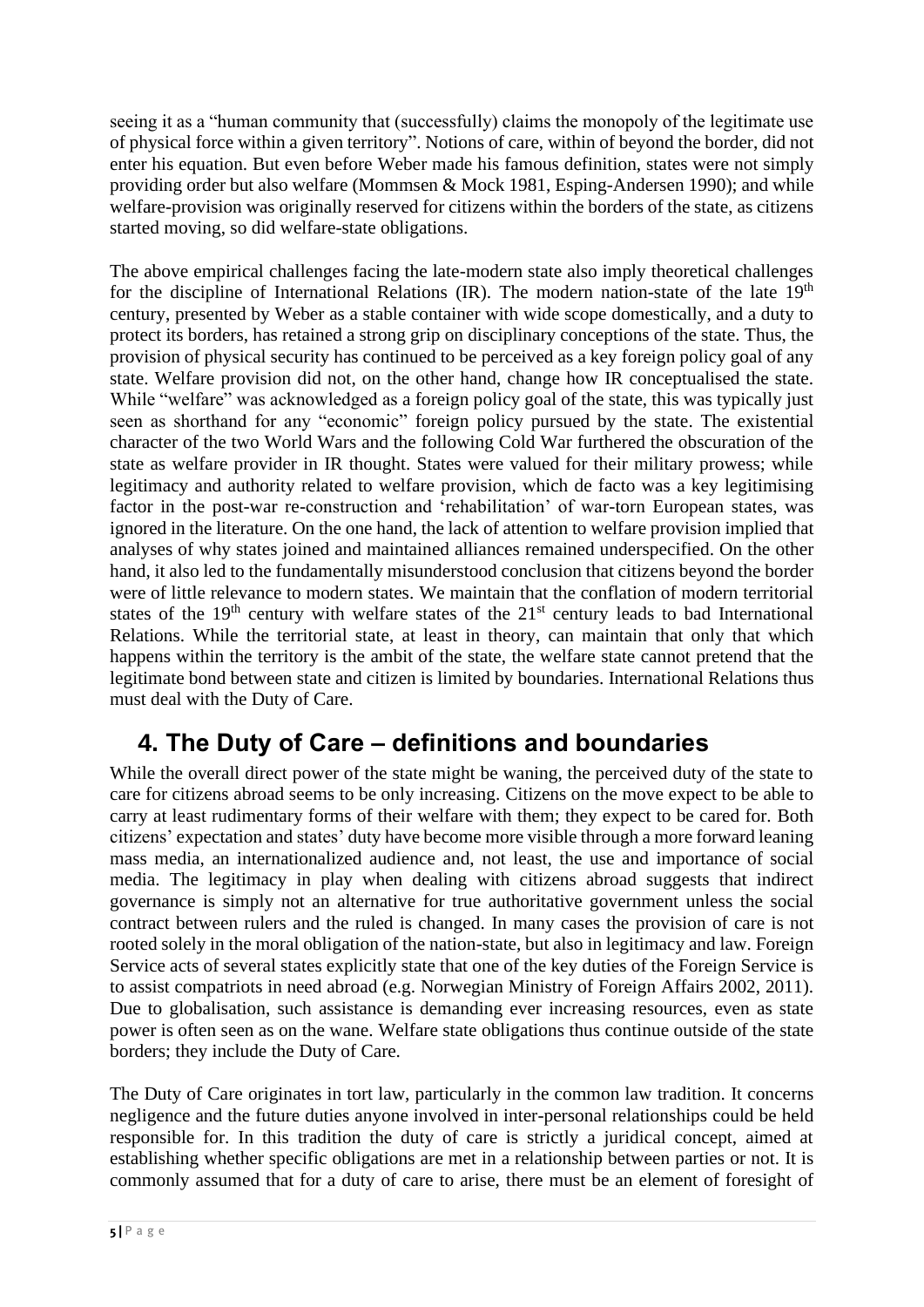harm (consequences should have been considered), reasonable legal proximity between the parties and a fair, just and reasonable interpretation of the situation at hand, implying that the situation should in principle be generalizable (Harpwood 2005: 27-30).

A narrow, or cynical view of the duty of care is that it is about establishing liability for causing damage by negligence, while a broader, idealist view holds that the point is not only to establish liability in case of carelessness, but actively promoting care (Horshey & Rackley 2013: 56). This latter understanding has been expanded to other fields, where there are no individuals being harmed, but where harm concerns public goods, such as in conservation of land and maintenance of biodiversity (Earl, Curtis & Allan 2010). The relationship between the parties in the strict juridical understanding is equal, with no party holding power over the other.

Another understanding of duty of care that is centred on both ethics and law, and on the provision of care as such, is concerned with *taking care of*, and thus unequal power relationships. The ones holding a duty are typically caregivers, either primary caregivers, such as parents, those *in loco parentes* (Fulcher 2005), such as educators and trainers, or medical personnel. In political thought and common linguistic usage, care has typically been coupled with protection. These two concepts have then traditionally been gendered feminine and masculine, and paired with other such dichotomous terms. The former has been seen as directed at the domestic and the everyday, and the latter at the international and exceptional. Since the Duty of Care covers both run-of-the-mill and crises, and represents a hierarchical relationship, we see it as intentionally upsetting these gendered patterns.

Questions have been raised as to where the boundaries must be drawn for the duty of primary carers: "Duty of care, in the medical context, is often invoked as a sort of quasi-biblical commandment, akin to 'do not lie' or 'do not murder'" (Sokol 2006: 1238). To many this is unhelpful, since the duty must necessarily be contingent on several factors such as place, context and medical specialisation. Likewise, the duty of care must hold a different meaning in civilian settings, than on the battlefield, where the duty of care is embodied in the militaries' duty to fight and kill to protect and safeguard their country or 'strangers', if fulfilling UN- or humanitarian mandates (Kelly 2010). Both Sokol and Kelly point to the necessary limits to legal responsibility, but also to a more moral understanding of duty; as the accepted notion that a carer should do something, anything, to help persons in need. A more strictly moral argument can be found in the discussion of whether there are particular groups or individuals being outside of their home countries, like refugees or asylum seekers, who hold a special entitlement to be cared for (Bretherton 2006). The heavy flows of immigrants and refugees from the Middle East and Africa to Europe from 2015 onwards, has accentuated these concerns in the international discourse.

In all these relationships of care, the duty is located in asymmetrical and hierarchical power relations, where the ones holding the power are also the ones supposed to hold a special duty. They also reflect that while there are clear legal roots to this usage of the concept, a strong moral component is also present.

Combining asymmetrical power and contractual relations, another understanding of the Duty of Care has been developed in the field of Human Relations in work relations. This understanding is concerned with the duty held by employers to employees: "employers also have a moral, as well as a legal, responsibility and obligation for the health, safety, and security of their employees" (Claus 2009: 8). People working for international organisations (IOs), nongovernmental organizations (NGOs) and private companies abroad but also researchers,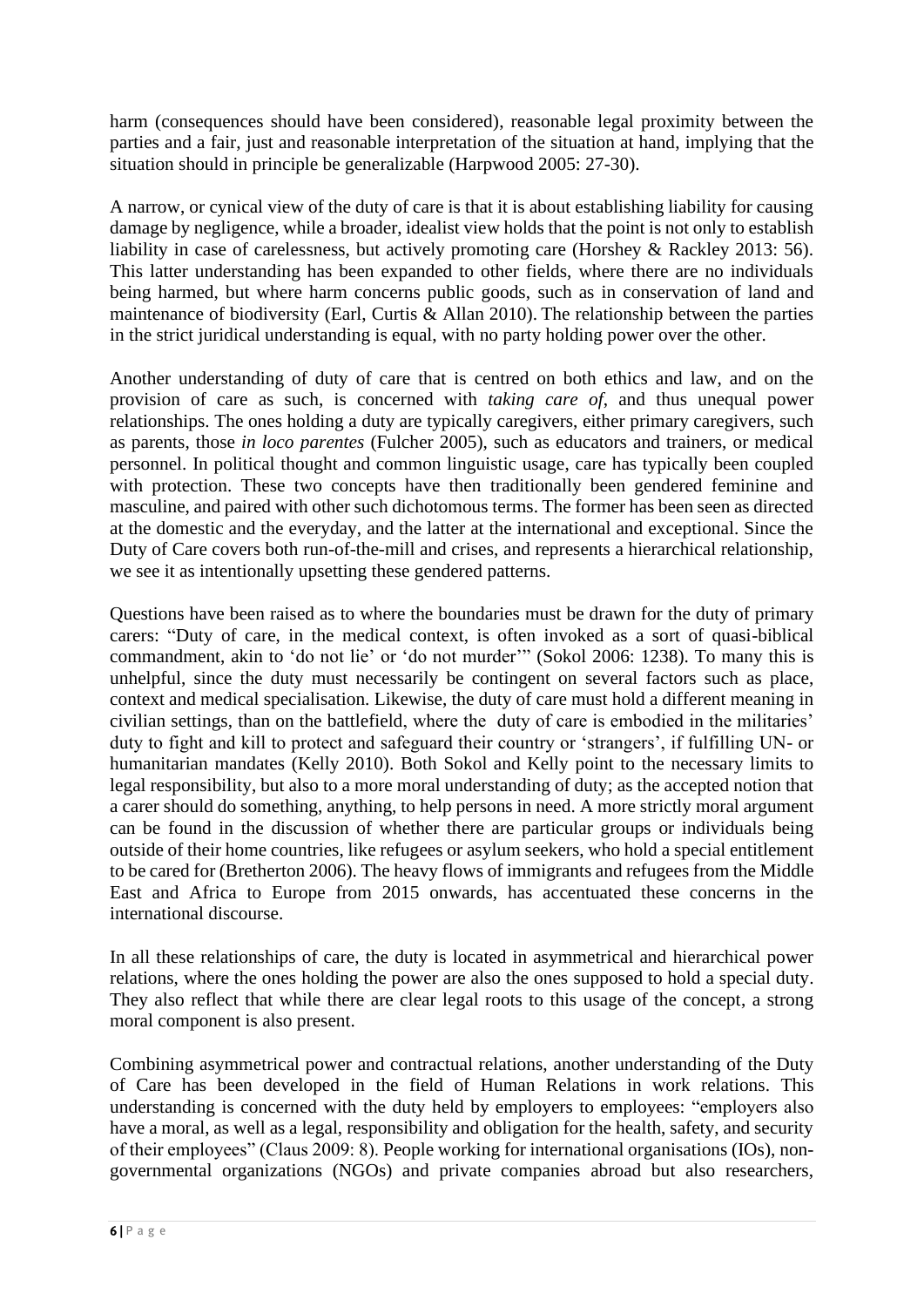journalists and activists abroad are in principle also covered by the employer's duty of care, often implemented through pre-deployment training, adequate equipment, insurances, as well as restrictions on movement (Stenbrenden 2016). This kind of thinking has been particularly prevalent in relation to employees and contractors situated abroad, especially when deployed to post-war settings or risk-prone areas. The Duty of Care of states and employers for citizens and employees abroad provides a prism for analysing the internationalisation of Human Relations not only as a practice but as a distinct field of research; international Human Relations.

In sum, usage in other disciplinary contexts illustrates how the duty of care can be understood to incorporate legal, moral and political concerns, ranging from abstract discussions about moral obligations and moral communities via legal obligations of foresight, to political considerations of legitimacy. In the same vein, the concept is demonstrably flexible and scalable; it can be applied to a duty held by polities towards communities, employers towards employees, as well as to individual encounters between a carer and a recipient of care. It remains to specify how it can add to our understanding of international relations.

# **5. The Duty of Care in international relations**

This far we have argued that states, in particular welfare states, have considerable obligations to their citizens abroad, and we have suggested that the Duty of Care is a concept that covers similar obligations in other fields, and can be usefully imported into international relations. Here it can serve an important integrative role, linking together and making cross-cutting sense of diverse literatures. When imported into International Relations scholarship, we see the Duty of Care as signifying a contractual relationship between unequal partners, usually, but not exclusively, state and citizen, rooted in a normative community. It balances power and morality – the capacity of the state and the legitimacy conferred by citizens. This relationship is expressed in regulatory frameworks and institutional arrangements, but also in micro-political practices of inclusion and exclusion. At heart, the Duty of Care is a communitarian concept (where the community need not be the nation), closely tied to questions of identity and belonging, but pushing the community beyond boundaries. As such, it is a concept which seeks to relate to both cosmopolitan concerns about individuals on the move across borders (or diaspora), potentially becoming subject to harm or danger, and to community-based approaches to identity and security within stable containers.

When briefly relating the Duty of Care to existing literatures, we start by differentiating the Duty of Care from a few other concepts, before we turn to work primarily oriented towards individuals, the recipients of care, and then towards states and other providers of care.

In earlier International Relations scholarship, the duty of care has been invoked in discussions about the Responsibility to Protect (R2P) norm. Louise Arbour suggested that the R2P could be rooted in law and seen as an "internationalised form of duty of care" (2008: 452). Against this interpretation of the R2P, Philip Cunliffe argued that any such duty would run into agencyproblems, "because it is everyone's duty it is also no one's duty" (Cunliffe 2010: 87), and privilege the powerful (cf. Carvin 2010). He also saw this notion of duty as distorting to representative government, creating a situation where "states have responsibilities for their people rather than to their people" (Cunliffe 2010: 81). We share Cunliffe's distinction between the Duty of Care and the R2P. The R2P norm is generally conceived of in cosmopolitan terms, and although it carries a family resemblance to the Duty of Care, they are logically different by virtue of the difference in scope. We do not necessarily agree that a Duty of Care distorts representative government. The Duty of Care *can* be seen as paternalistic, if one focuses on the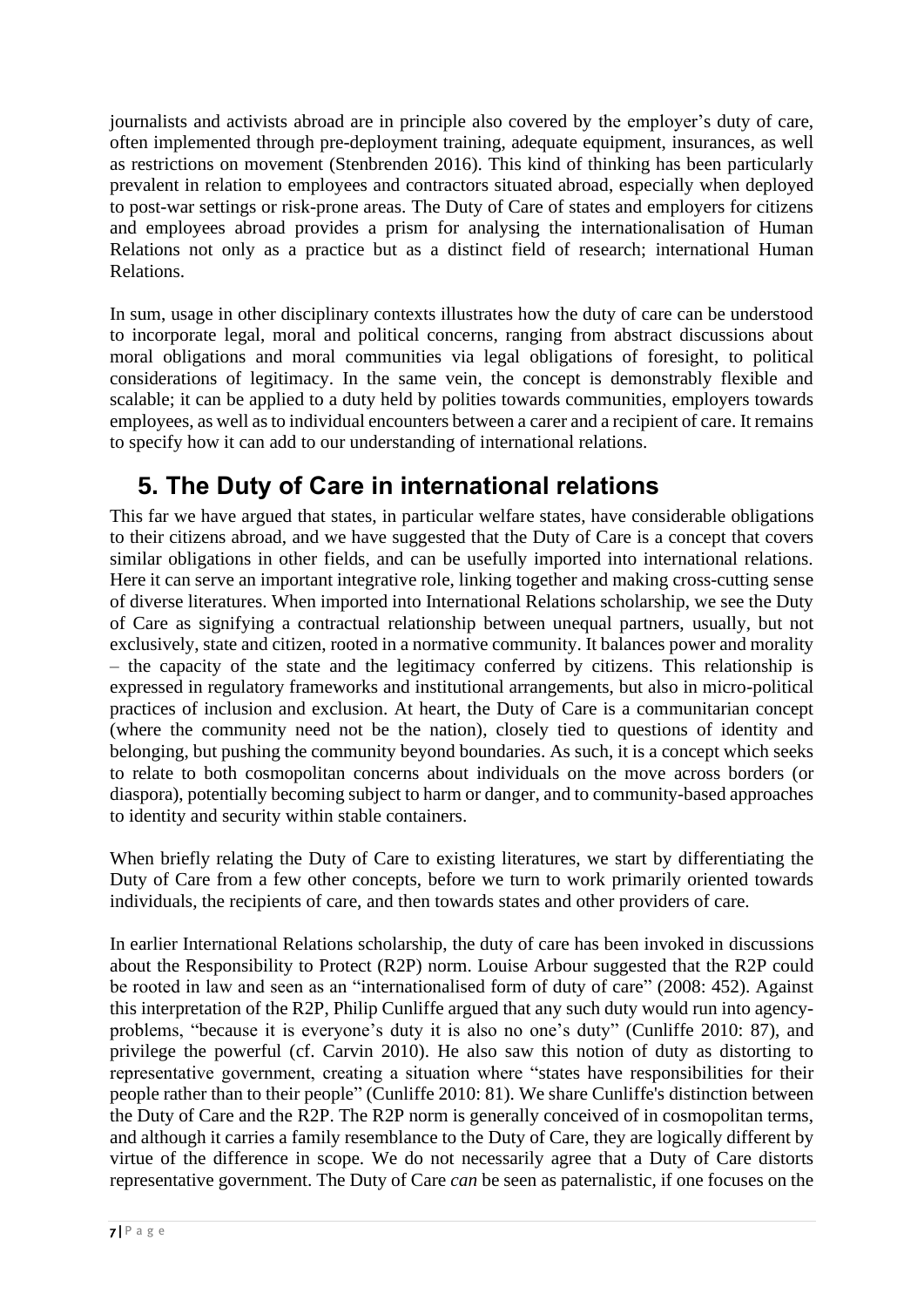state as the holder of a cosmopolitan and globalised duty, that is if one follows Arbours suggestion.

However, if, as we suggest, the Duty of Care is seen as constituting and invoking a communitarian relationship between state and citizen, it can be interpreted as *increasing* state accountability in a changing world. While closely related to R2P, the idea of human security more generally can also be related to the Duty of Care. They differ, however, in general approach. Human security focuses on individuals as the referent object of security, whereas the Duty of Care entails an explicitly relational approach. Utilising Duty of Care as an analytical tool acknowledges that security concerns more than states, but refuses the dichotomy between inward-looking state-centrism and universalist human security, as presented e.g. by Šehović (2018: 6).

The Duty of Care also relates closely to studies of people on the move, to work on migration, diasporas and tourism. States have cared about citizens emigrating for at least two centuries, trying to maintain their loyalty and/or retain control across boundaries. There is a distinct duality to this Duty of Care, or a possibility of inversion (Tsinovoi & Adler-Nissen 2017). While some states extend care to their diasporas, there are also obvious instances of diasporas being more or less explicitly coerced into sending funds back home, being mobilised for political purposes in the home country or creating pretexts for intervention in the internal affairs of other states. A somewhat more benign version of this can be found when states mobilise their diasporas for the cause of nation branding and public diplomacy.

As discussed by Tsinovoi & Adler-Nissen (2017) more generally, states have over the last decades tried to make travellers and expatriates responsible for their actions, e.g. through travel advice, travel registration and insurance requirements. The results are mixed. The state produces and reproduces risk, and tries to govern its population in new ways, balancing a "responsibilisation" of the population with increased state disaster preparedness (Bianchi 2006, Löwenheim 2007, Hook 2012, Kelman 2017). Even so, there are reasons to believe that this new responsibilisation is largely rejected by the audience; the citizens (Leira 2017). Both international crises and what could be described as more mundane foreign events, have shown an ability to be made into domestic political crises, thus ensuring full political attention and triggering state action (Brändström & Kuipers 2003, Brändström, Kuipers & Daléus 2008, Buus 2011). Crises also highlight inter-state relations and public-private relations, because attending to them involves host- as well as foreign governments and, in a globalized economy and labour market, goverments and private enterprises (Græger and Lindgren 2017; Okano-Heijmans and Caesar-Gordon 2016). The Duty of Care makes visible how the many different fields dealing with citizens abroad are governed by parallel logics, and how closely tied this duty is to the perceived legitimacy and, ultimately, sovereignty of contemporary states.

States have traditionally taken care beyond the border through diplomatic and consular services. Rooted in historical desires for control, these services have increasingly turned to providers of care. Until recently, this was poorly reflected in diplomatic studies. However, recent scholarship has started dealing more explicitly with these topics, including how digital diplomacy can transform the possibilities for caring (Melissen and Matthew Caesar-Gordon 2016), and how diplomats and consuls can be reconceptualised as both carers and themselves in need of care (Leira 2018). A parallel duality can be found among military forces deployed beyond the border. In humanitarian, peacekeeping or peace-enforcment missions, troops are often required to engage in the protection of civilians. However, militaries are also themselves potentially in need of care, for instance when bases are attacked or when poorly equipped for the challenges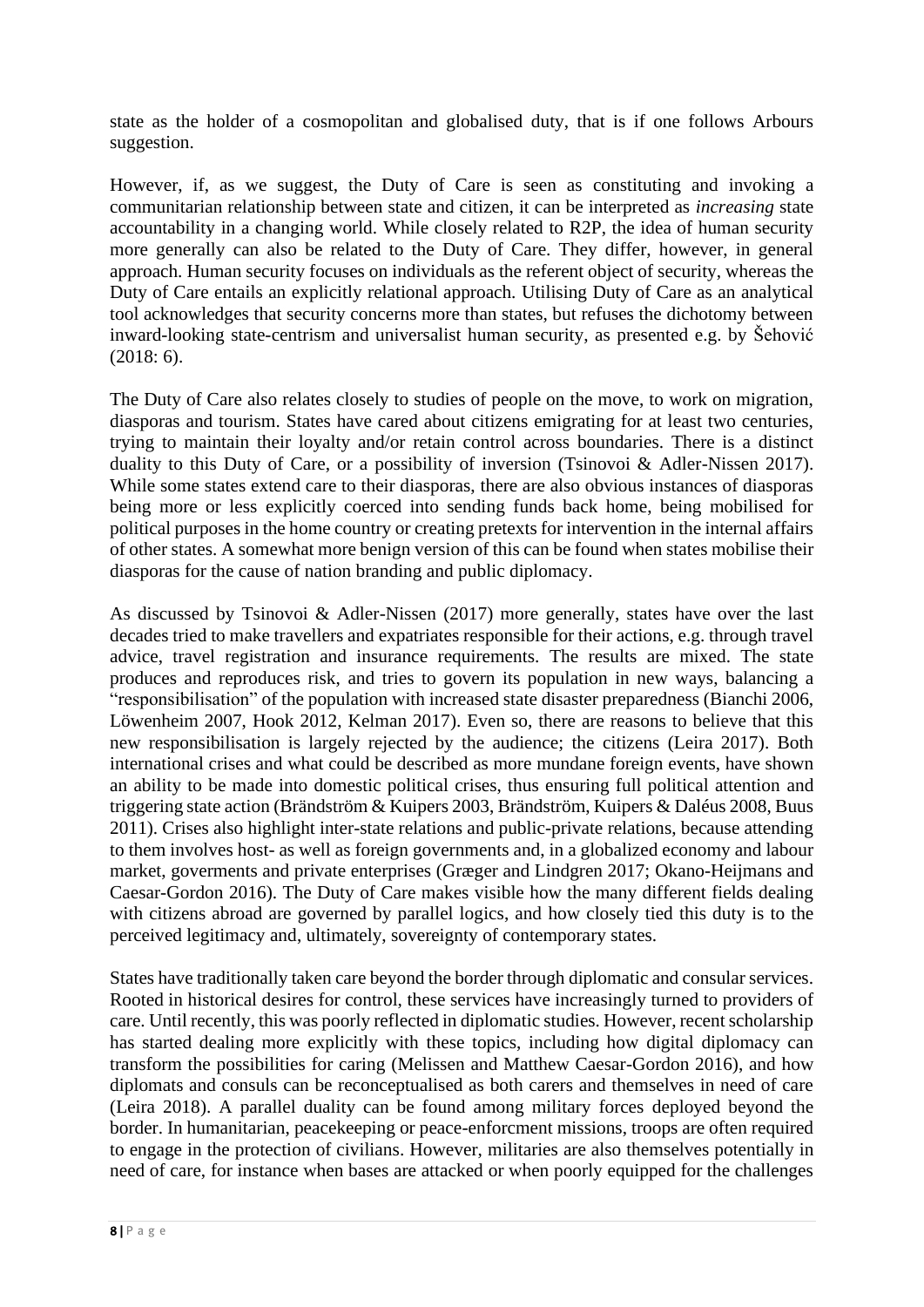on the ground, due to either lack of resources, adequate intelligence or robust mandates. Military forces typically develop strong communal bonds of their own, and the ideology of "leave no man behind" can itself be seen as an expression of a communal Duty of Care within the military that may also cross both national and organizational boundaries (Græger 2016, 2018). Both military and diplomatic services also face the question of how far the Duty of Care stretches in case of evacuation from a mission area or war. Are locally hired personnel or private security providers covered by the Duty of Care?

For the great powers, care through diplomatic, consular and military means is also embedded deeply in colonial history, with care for citizens, co-religionists and fellow westerners against the local Others. This should act as a reminder that the Duty of Care beyond the border has roots in a civilizational logic. There are obvious remnants of this in how many western states care for their imprisoned citizens in countries outside the west.

# **6. Unpacking the Duty of Care**

When approaching the Duty of Care analytically, a useful starting point is asking who holds the duty, and to whom it is extended – who has the right to be cared for according to this duty and under which circumstances can this right be claimed? Furthermore, as the concept concerns not only the ties between state and citizen, but also the boundary between those who are part of the community and those who are not, the question of where care ends should be addressed. These are also fundamental questions of power.

The Duty of Care relationship can fruitfully be conceptualised as a "chain of care", stretching from state to citizen. <sup>2</sup> The most basic chain is the theoretical or contractual one between state and citizen, expressed in the idea of a social contract (Figure 1).



*Figure 1: The Social Contract of Care*

However, the state and citizens almost always interact through *intermediaries* like diplomats, militaries, outsourced service providers or actors with delegated authority (Figure 2).

<sup>2</sup> The notion of a "chain of care" has been developed for boundary-crossing relations in more traditional forms of care-giving, with e.g. Pilipino women working as au pairs in the west, and sending money back to the Philippines to pay for local women taking care of the au pairs' own children. As a heuristic, the idea makes sense for the duty of care as well (Hochschild 2001, Yeates 2012)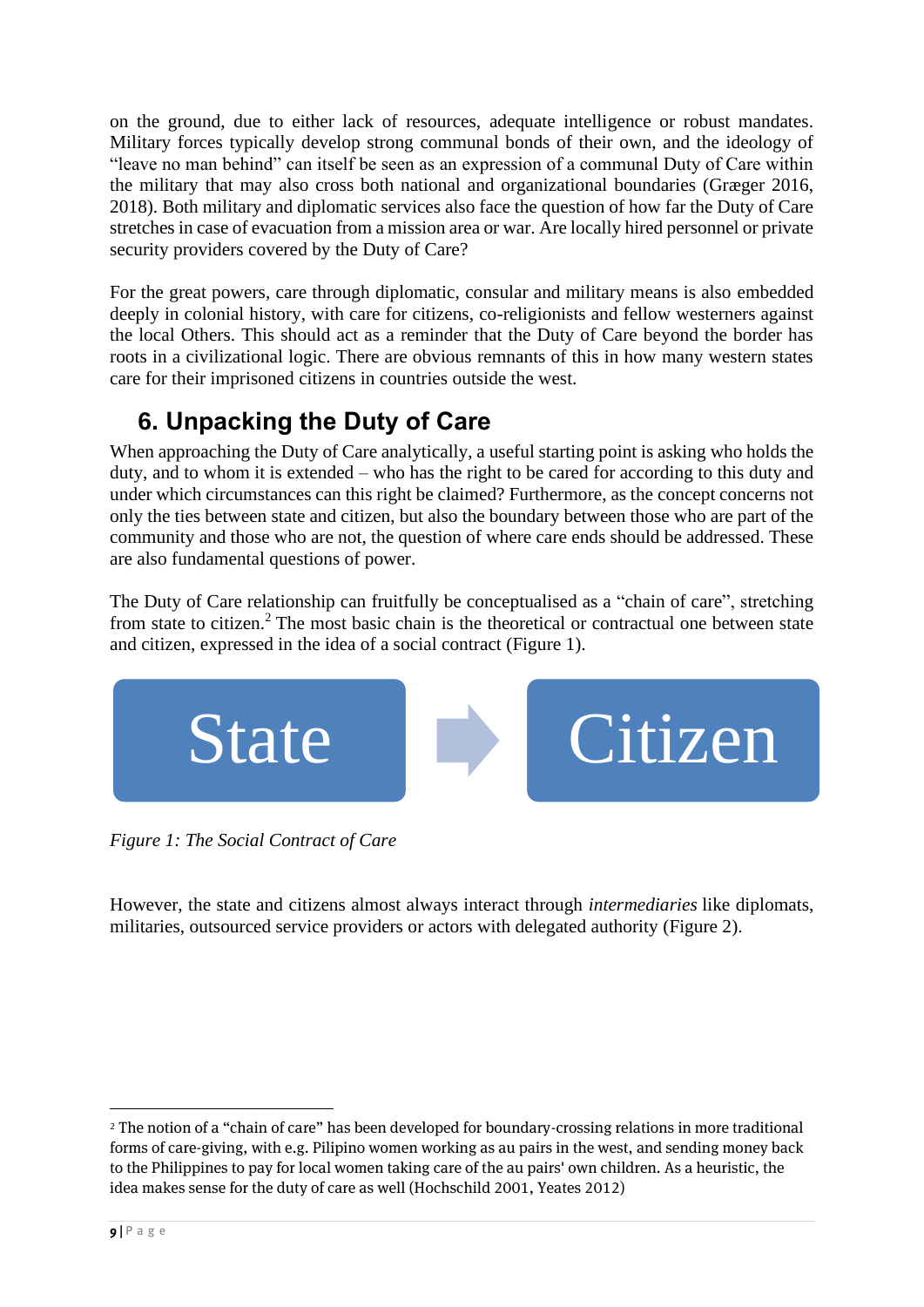

*Figure 2. The Intermediaries of Care*

This implies that the overall Duty of Care can be broken down into specific *relations* along the chain. Such relations include those between the state and diplomats or militaries, or between private security contractors and citizens abroad. This means that it becomes possible to study *extensions of* the chain like to military interpreters and locally hired diplomatic staff, and to retirees and others with (recent) links to former resident country (Figure 3).



*Figure 3. Extensions of Care*

These specifications of the chain of care lead to questions of who are called upon to provide care for the state's subjects abroad, should they come in harm's way? On what authority basis do carers act when citizens fall victim to serious crime, terrorist attacks, war, natural disasters, or put themselves in difficult situations? The prevalence of non-state intermediaries also raises questions about authority, legitimacy, accountability and transparency. When non-state actors perform tasks related to the duty of care on behalf of the state, what sources of authority do they draw on? To what extent can NGOs and private companies claim to be legitimate carriers of the Duty of Care and to what extent are they seen as such by the recipients of care? Who controls the intermediaries and how can they be held accountable for their execution of the Duty of Care, or if not acting on the duty in the first place?

Hence, both the use of intermediaries and extensions of chains of care challenge the social contract between the state and citizens, and the democratic and moral assumptions it rests on. This is important, because at the receiving end, care is not only about the provision and supply of services but about priorities and selection; who is eligible to receiving protection in a concrete situation and who is not? Who is to be cared for and on what grounds? Here, the definition and implementation of selection criteria, by whom, the available arenas as well as the access to resources for demanding care, are central issues.

The ensuing chapters relate to different points of the chains of care, and they emphasise different relationships. Many of the chapters deal with cases which could be considered extreme, probing the limits of the Duty of Care and even moving beyond it. We have chosen to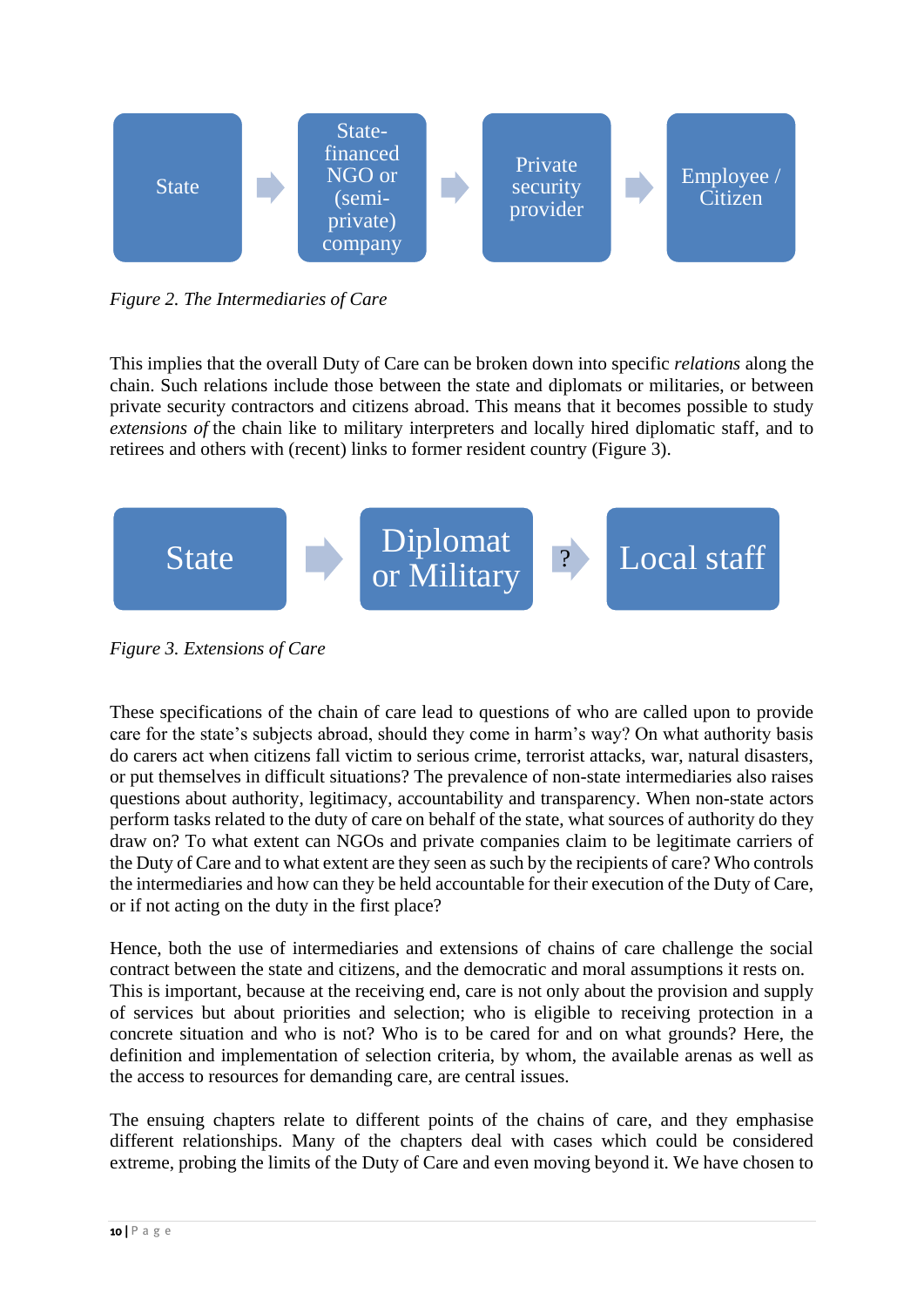highlight such cases under the belief that the concept itself and its associated practices become particularly visible when stretched to the limit.

Our first chapters deal with the duty of care in the context of legal topics, but which to some extent also include the commercial dimension related to states' and employers' Duty of Care for people working in risk-prone or dangerous areas abroad. *Anna Leander* looks at three distinct ways in which the duty of care specifically is mobilized by security professionals to inscribe the care for the own security as a technology of the self. Focusing on the care for the security of humanitarians, she is tracing the process related to one case that has been hailed as a 'landmark case' or 'game changer', that of *Dennis v. the Norwegian Refugee Council.*

*Alessandra Russo* and *Francesco Strazzari* go on to discuss one specific knowledge-producing practice – researchers conducting field-work in potentially dangerous places, and the paradoxes it raises for Duty of Care as a knowledge-dependent field. Researchers supposedly know the "dangerous" areas best, yet the Duty of Care owed to them by states and employers, often operationalised by bureaucrats and insurance companies or other intermediaries in the chain of care, might render such fieldwork impossible. Hence, while a level of knowledge about the outside world is necessary for any state to be able to enact their Duty of Care abroad, new security and control regimes may discipline field work and research in a way that over-time may lead to knowledge gaps.

Sharing the interest in the DoC for scientists but focusing on whether and how science diplomacy warrants the Duty of Care, *Ilan Kelman and Carolin Kaltofen*'s chapter complements the analysis by Russo and Strazzari. The chapter identifes and seeks to fill the knowledge gap of the scope and applicability of the Government of Norway's Duty of Care for its scientists working outside of the country, the thresholds which would need to be crossed for the duty to be invoked, and the political stakes of duty of care interventions into scientific enterprises.

As argued above, the intermediaries in the chains of care might themselves be in need of care, including the military providers of care. The specific duty of care for troops abroad also allows us to study the border line between caring and not caring, and possible extensions of the chain of care beyond the national community. *Kristian Søby Kristensen* explores how tensions can arise when local Afghan interpreters who worked intimately with the Danish troops in Afghanistan were originally not considered to be owed any care by the Danish state after the Danish forces withdrew. However, their Danish 'brothers in arms' mobilised political support, and were able to expand their communal military Duty of Care into a national Duty of Care for the interpreters, thus extending the chain of care.

Yet another borderline case concerns nationals fighting wars for other political entities than their own, voluntarily or not. This caused duty of care challenges for states during the World Wars and the Spanish Civil War, and has become increasingly relevant again over the last decades. Cases where individuals have explicitly rejected the national community and who attempt to step outside of the chain of care, are particularly challenging, as explored by *Stig Jarle Hansen* in the context of 'foreign fighters' joining ISIL and organisations on the Horn of Africa. Even if individuals might have rejected their home community, families typically still want them to receive care, and the state might want to draw them back into the community, if only to stand trial.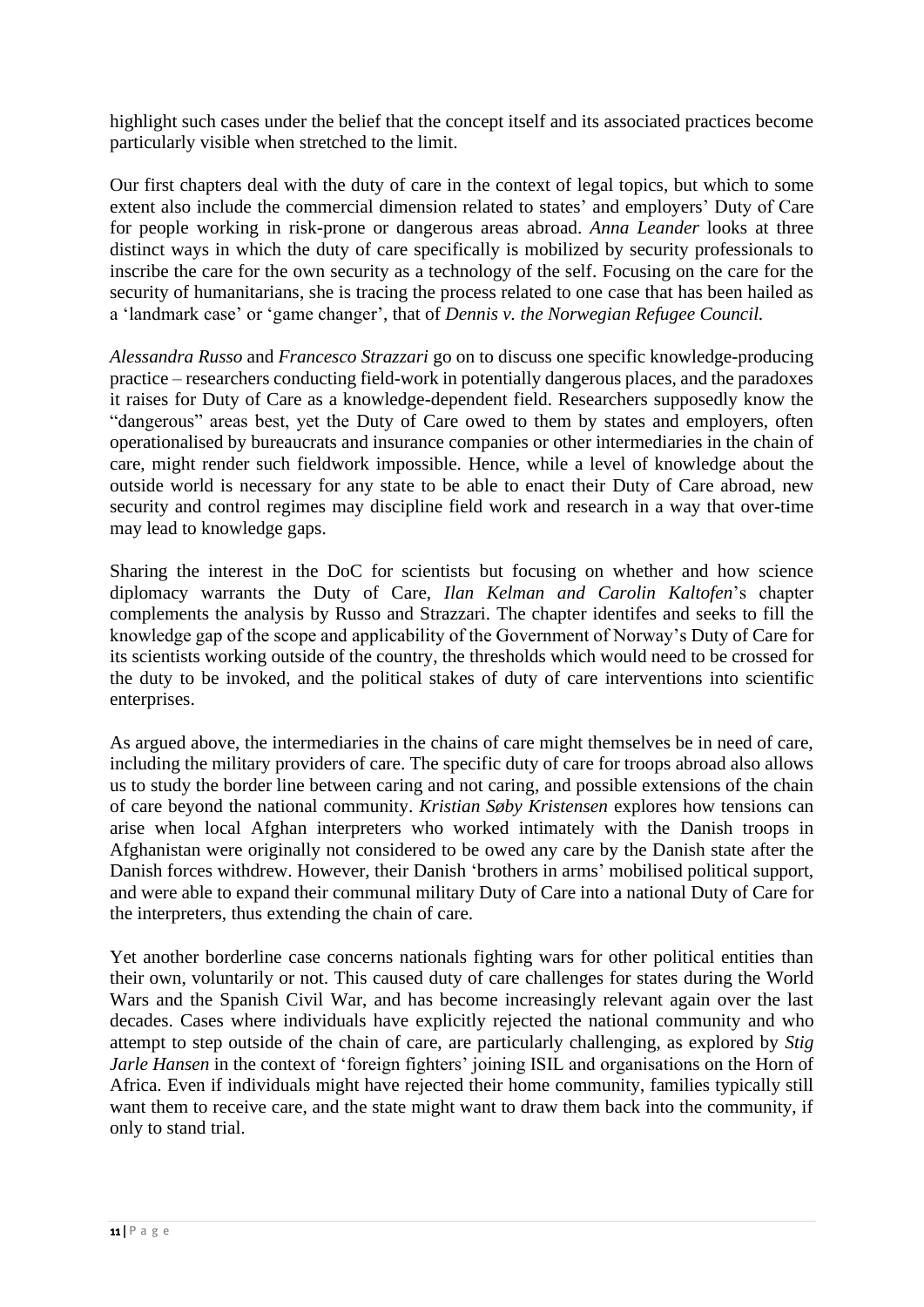In his chapter, *Xavier Guillaume* looks at questions of identity and belonging, and the tension of maintaining identity across boundaries through regimes of citizenship. These questions and the basic contractual relationship between state and citizen (the direct chain of care) are discussed in relation to the development of state legislation about citizens abroad, drawing on a recent case of the formalization of the rights and duties of Swiss citizens residing abroad.

At the opposite end of the scale from individuals rejecting the community, we find diaspora groups unwillingly separated from their larger community. The dissolution of the Soviet Union at a stroke created large Russian diasporas in new independent states, diasporas which the Russian government hastried to utilise for political purposes, as detailed by *Minda Holm*. While diaspora mobilisation and some degree of inversion of the duty of care is a relatively common phenomenon, the case of the former Soviet Union provides one of the clearest politicisations of the duty of care for state purposes rather than citizen purposes.

Bringing together the discussions in the preceding chapters, *Kyle Grayson* highlights the opportunities opened by the Duty of Care to rethink key concepts within international relations, as well as the theoretical and practical conundrums that it can leave in its wake. The chapter concludes that the concept of the Duty of Care bears promise of helping the fields of IR to better understand the challenges of contemporary governance in a world where sovereignty, territoriality, and citizenship are in flux.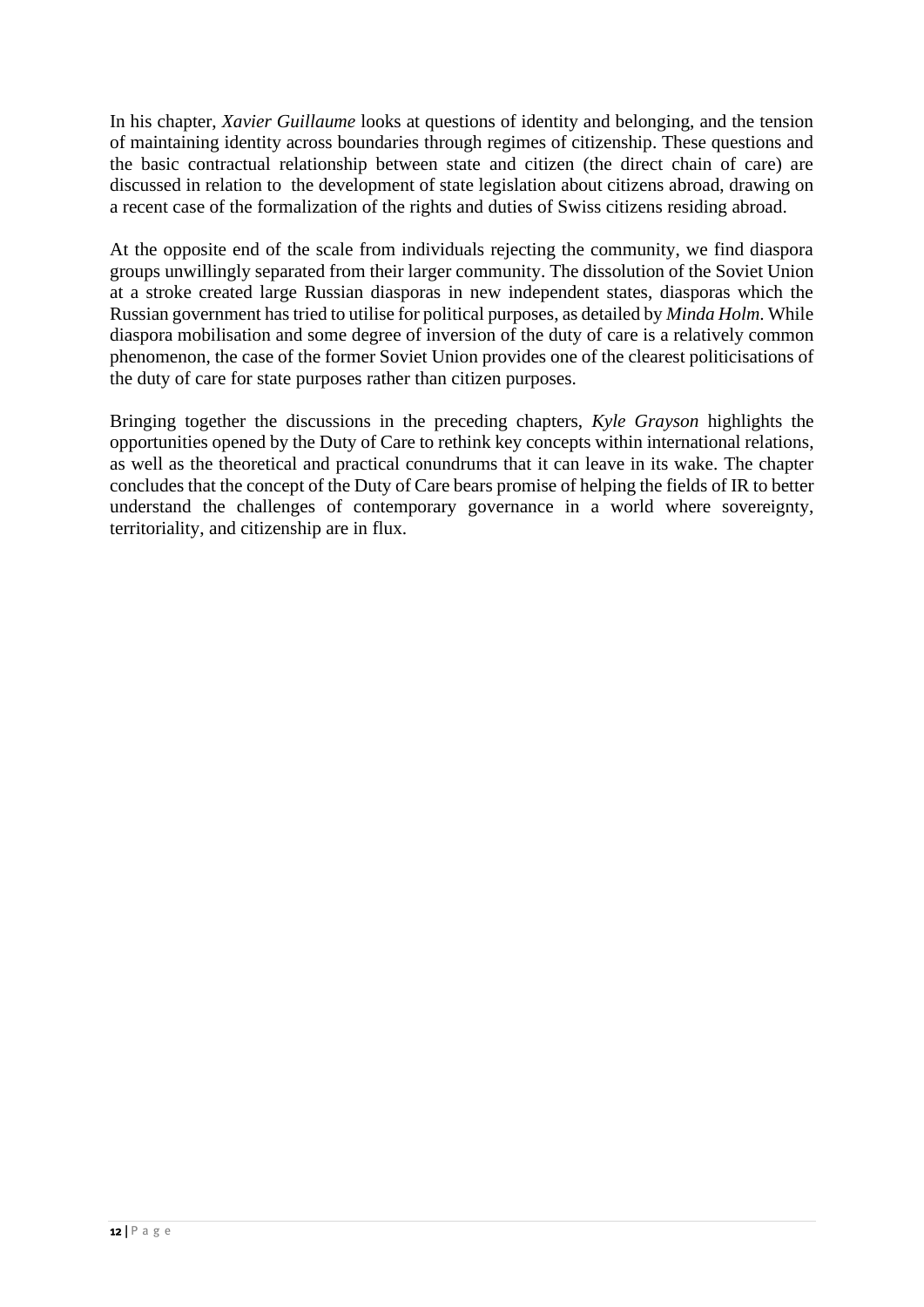## **Bibliography**

- Abrahamsen, Rita and Michael C. Williams (2011) *Security Beyond the State: Private Security in International Politics*. Cambridge: Cambridge University Press.
- Anderson, Benedict (1991) [1983] *Imagined Communities Reflections on the Origin and Spread of Nationalism*. London: New York: Verso.
- Arbour, Louise (2008) 'The Responsibility to Protect as a Duty of Care in International Law and Practice', *Review of International Studies* 34(3): 445–458.
- Benton, Lauren (2010) *A Search for Sovereignty. Law and Geography in European Empires, 1400-1900*. Cambridge: Cambridge University Press.
- Bianchi, R. (2006), 'Tourism and the Globalisation of Fear: Analysing the Politics of Risk and (in)Security in Global Travel' *Tourism and Hospitality Research* 7: 64-74.
- Bigo, Didier (2002) 'Security and Immigration. Toward a Critique of the Governmentality of Unease*, Alternatives* 27, pp. 63-92 (Special issue)
- Bretherton, Luke (2006) "The Duty of Care to Refugees, Christian Cosmopolitanism, and the Hallowing of Bare Life", *Studies in Christian Ethics* 19(1): 36-61.
- Brett, Annabel S. (2011) *Changes of State. Nature and the Limits of the City in Early Modern Natural Law*. Princeton: Princeton University Press.
- Brändström, Annika, Sanneke Kuipers & Pär Daléus (2008) "The politics of tsunami responses: comparing patterns of blame management in Scandinavia", s. 114-147 i Arjen Boin, Allan McConell & Paul 't Hart (ed.) *Governing after Crisis: The Politics of Investigation, Accountability and Learning*. Cambridge: Cambridge University Press.
- Brändström, Annika & Sanneke Kuipers (2003) "From 'Normal Incidents' to Political Crises: Understanding the Selective Politicization of Policy Failures", *Government and Opposition* 38(3): 279-305.
- Buus, Stephanie (2011) The People's Home goes Gulliver: Sweden and the 2004 Tsunami Crisis. *International Journal of Tourism Anthropology*, 1(3–4): 293–303.
- Carvin, Stephanie (2010) "A responsibility to reality: a reply to Louise Arbour", *Review of International Studies* 36(S1): 47-54.
- Claus, Lisbeth (2009) *Duty of Care of Employers for Protecting International Assignees, their Dependents, and International Business Travelers. International SOS White Paper*. International SOS.
- Cunliffe, Philip (2010) "Dangerous duties: power, paternalism and the 'responsibility to protect'", *Review of International Studies* 36(S1): 79-96.
- Devetak, Richard and Richard Higgott (1999) 'Justice Unbound? Globalization, States and the Transformation of the Social Bond', *International Affairs* 75 (3): 493-498 (July).
- Earl, G., A. Curtis & C. Allan (2010) "Towards a Duty of Care for Biodiversity", *Environmental Management* 45(4): 682-696.
- Esping-Andersen, Gösta (1990) *The Three Worlds of Welfare Capitalism*. Cambridge: Polity.
- Foucault, Michel (2007) *Security, Territory, Population. Lectures at the Collège de France 1977-1978*. Houndmills: Palgrave.
- Fulcher, L. C. (2005) "Cultural safety and the duty of care", pp. 285-298 in Nick Frost (ed.) *Child Welfare. Vol. IV. Issues in Child Welfare*. Milton Park: Routledge.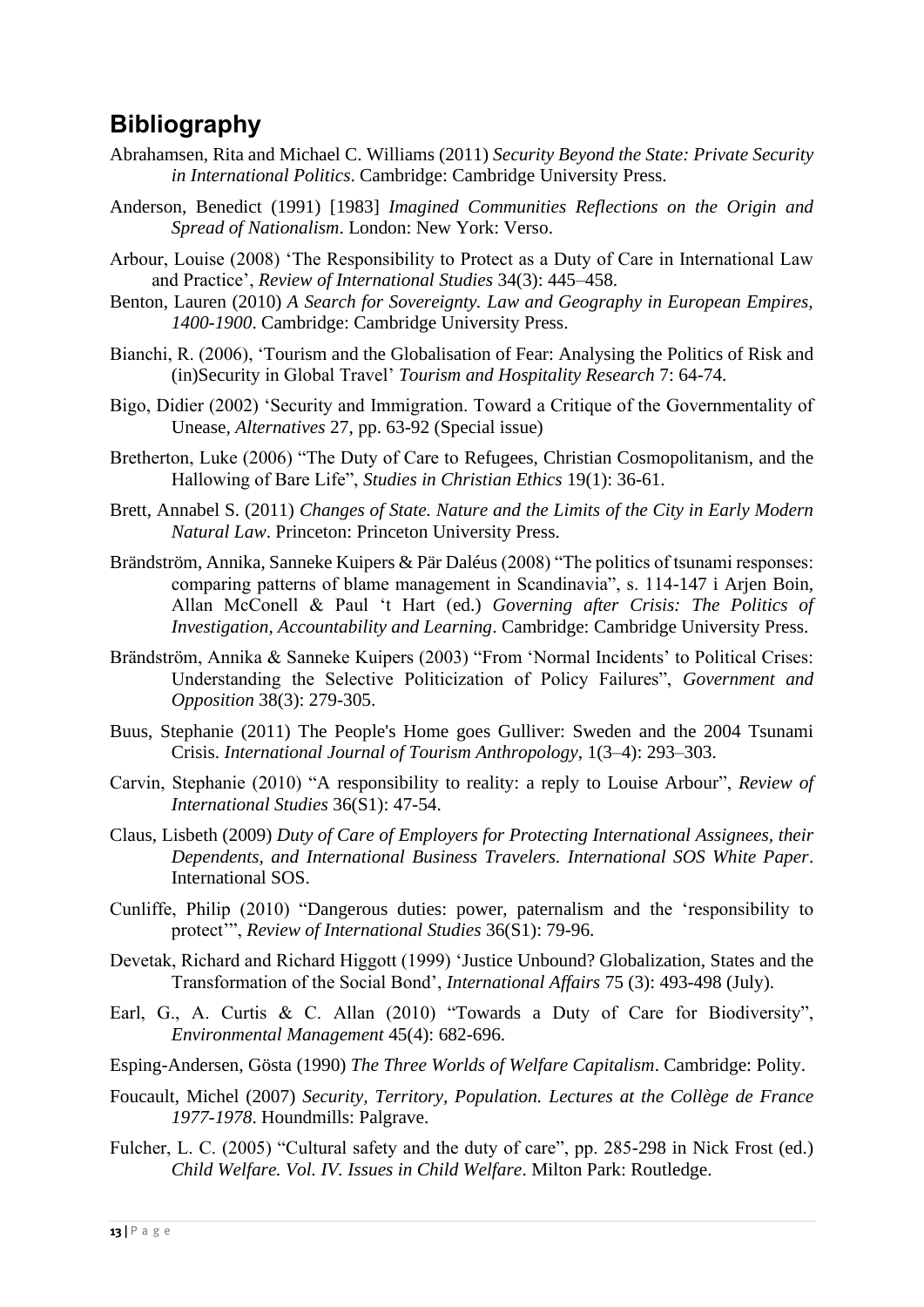- GBTA (2016) "Global Business Travel Spend Topped Record-Breaking \$1.2 Trillion USD in 2015, Will Reach \$1.6 Trillion by 2020", [http://www.gbta.org/foundation/pressreleases/Pages/rls\\_0711162.aspx](http://www.gbta.org/foundation/pressreleases/Pages/rls_0711162.aspx) (060417).
- Græger, Nina (2018) '"Brothers in Arms": Kinship, Gender and Military Organisations', ch. 5 in Haugevik, Kristin and Iver B. Neumann (eds.) *Kinship in International Relaitions*. London and New York: Routledge..
- Græger, Nina (2016) European security as practice: Towards EU-NATO communities of practice in the making?', *European Security* 25(4): 478-501 (Special issue: European Diplomatic Practices, eds., Federica Bicci and Niklas Bremberg).
- Græger, Nina and Wrenn Yennie Lindgren (2017) 'The Duty of Care for Citizens Abroad: Security and Responsibility in the In Amenas and Fukushima Crises', *The Hague Journal of Diplomacy* 12(1):1-23.
- Guillaume, Xavier (2016) 'Governing and caring for citizens abroad', paper for the ISA Annual Convention, Atlanta, GA, 2016
- Harpwood, Vivienne (2005) *Modern Tort Law. 6th ed*. London: Cavendish Publishing Limited.
- Heurlin, Bertil (2007) (ed.) *Nationen eller Verden? De nordiske landes forsvar i dag*. København: Jurist- og Økonomforbundets Forlag.
- Hochschild , Arlie Russel (2001) 'Global Chains of Care', *Review of Women's Studies* vol. 11 no. 1-2 pp. 197-209.
- Hook G. (2012), 'Recalibrating risk and governing the Japanese population', *Critical Asian Studies* 44(2): 309-327.
- Horsey, Kirsty & Erica Rackley (2013) *Tort Law. 3rd ed*. Oxford: Oxford University Press.
- Kelman, Ilan (2017) 'Governmental duty of care for disaster-related science diplomacy', *Disaster Prevention and Management* 26 (4): 412-423.
- Kelly, Janet (2010) "Battlefield conditions: Different environment but the same duty of care", *Nursing Ethics* 17(5): 636-645.
- Leander, Anna (2005) 'The Market for Force and Public Security: The Destabilizing Consequences of Private Military Companies', *Journal of Peace Research* 42(5)
- Leira, Halvard (2018) "Caring for the Carers: Diplomatic Personnel and the Duty of Care", *The Hague Journal of Diplomacy* 13(2): 147-166.
- Leira, Halvard (2017) 'Beskyttelsesplikt over alle grenser?', *Norsk Statsvitenskapelig Tidsskrift* 33(1): 78-97.
- Leira, Halvard & Iver B. Neumann (2011) "The Many Past Lives of the Consul", pp. 225-246 in Jan Melissen & Ana Mar Fernandez (eds) *Consular Affairs and Diplomacy.* Leiden: Martinus Nijhoff.
- Leira, Halvard & Iver B. Neumann (2008) 'Consular representation in an emerging state: The case of Norway', *The Hague Journal of Diplomacy* 3(1): 1-19.
- Löwenheim, Oded (2007) The Responsibility to Responsibilize: Foreign Offices and the Issuing of Travel Warnings. *International Political Sociology*, 1(3): 203–221.
- Matlary, J (2009) 'Kriger i kamuflasje? Profesjonen og politikken'. In: *Krigerkultur i en fredsnasjon. Norsk militærprofesjon i endring*. Oslo: Abstrakt forlag.